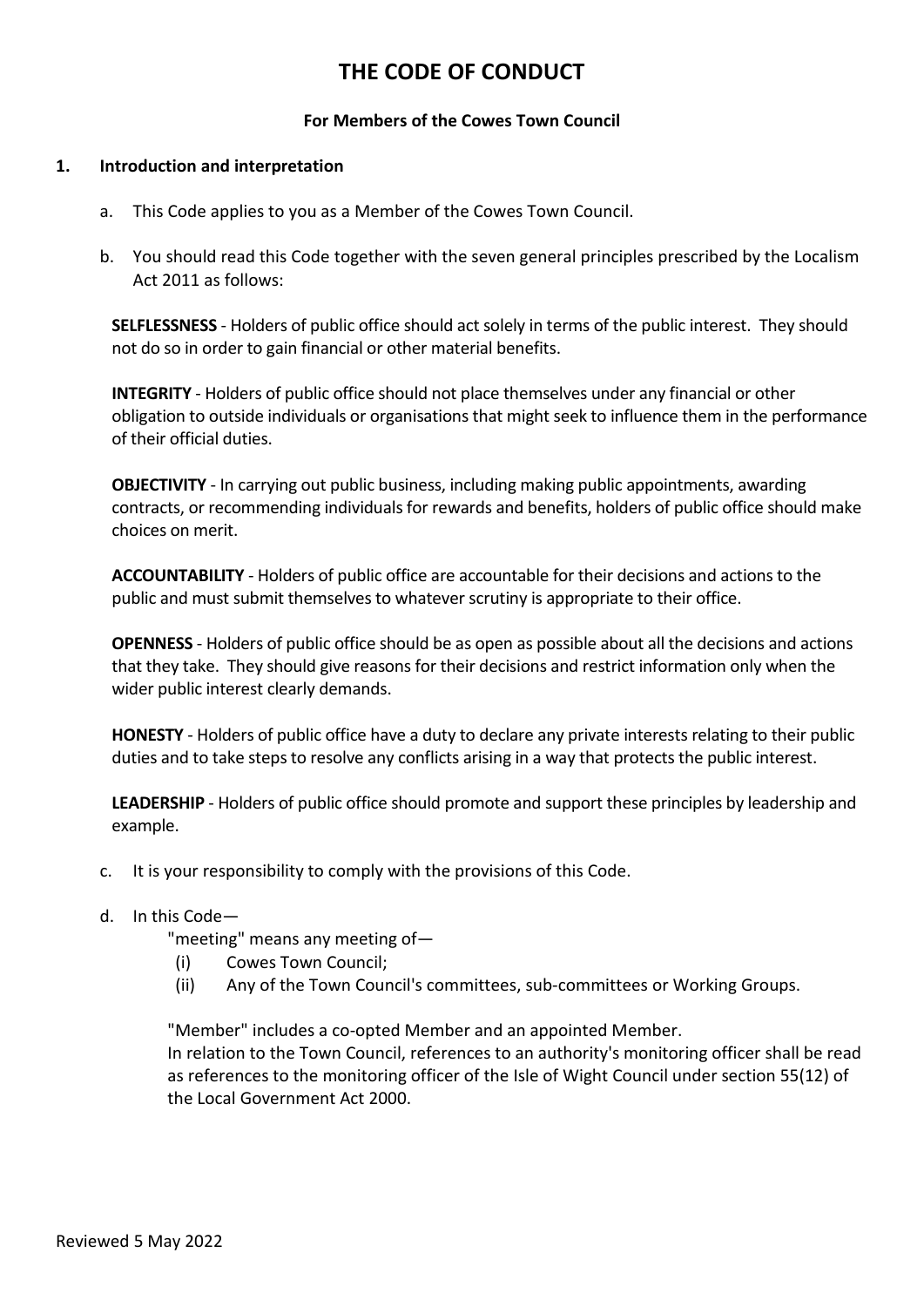# **2. Scope**

- a. Subject to sub-paragraphs b. to e., you must comply with this Code whenever you—
	- conduct the business of the Cowes Town Council (which, in this Code, includes the business of the office to which you are elected or appointed); or
	- act, claim to act or give the impression you are acting as a representative of the Cowes Town Council, and references to your official capacity are construed accordingly.
- b. This Code does not have effect in relation to your conduct other than where it is in your official capacity.
- c. Where you act as a representative of the Cowes Town Council
	- on another relevant authority, you must, when acting for that other authority, comply with that other authority's code of conduct; or
	- on any other body, you must, when acting for that other body, comply with the Cowes Town Council's Code of Conduct, except and insofar as it conflicts with any other lawful obligations to which that other body may be subject.

# **3. General obligations**

- a. You must treat others with respect.
- b. You must not
	- do anything which may cause Cowes Town Council to breach any of the equality enactments (in particular the Equality Act 2010);
	- bully any person;
	- intimidate or attempt to intimidate any person who is or is likely to be
		- a complainant,
		- a witness, or
		- involved in the administration of any investigation or proceedings, in relation to an allegation that a Member (including yourself) has failed to comply with their Council's code of conduct; or
	- do anything which compromises or is likely to compromise the impartiality of those who work for, or on behalf of, Cowes Town Council.

## **4. You must not:**

- a. disclose information given to you in confidence by anyone, or information acquired by you which you believe, or ought reasonably to be aware, is of a confidential nature, except where
	- you have the consent of a person authorised to give it;
	- you are required by law to do so;
	- the disclosure is made to a third party for the purpose of obtaining professional advice provided that the third party agrees not to disclose the information to any other person; or
- b. the disclosure is
	- reasonable and in the public interest; and
	- made in good faith and in compliance with the reasonable requirements of the authority; or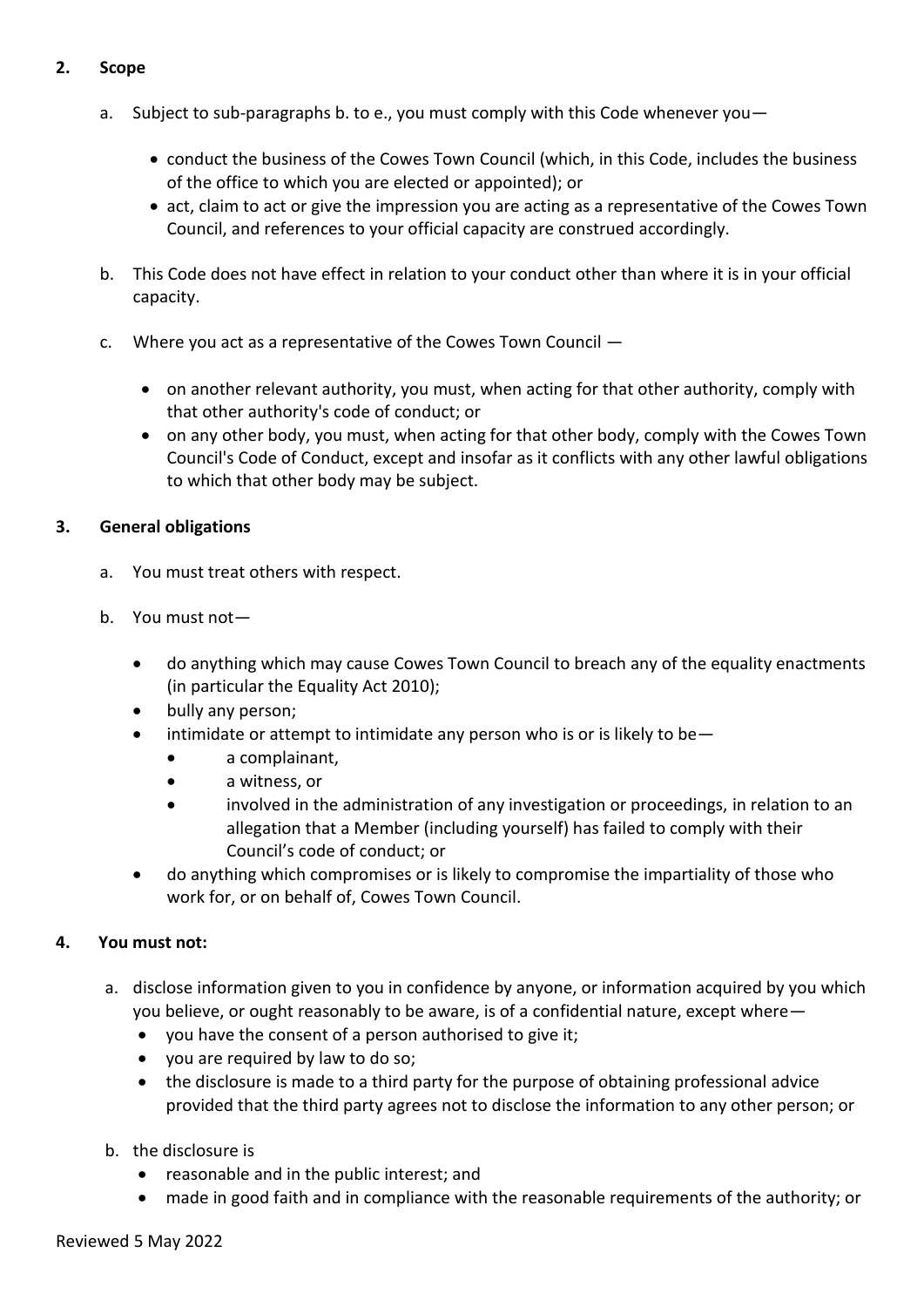- c. prevent another person from gaining access to information to which that person is entitled by law.
- **5. You must not conduct yourself in a manner which could reasonably be regarded as bringing your office or Cowes Town Council into disrepute.**
- **6. You:**
	- a. must not use or attempt to use your position as a member improperly to confer on or secure for yourself or any other person, an advantage or disadvantage; and
	- b. must, when using or authorising the use by others of the resources of the Cowes Town Council
		- act in accordance with the Cowes Town Council's reasonable requirements;
		- ensure that such resources are not used improperly for political purposes (including party political purposes); and
	- c. must have regard to any applicable Local Authority Code of Publicity made under the Local Government Act 1986.
- **7. When reaching decisions on any matter you must have regard to any relevant advice provided to you by the Clerk of Cowes Town Council.**
- **8. Members must give reasons for all decisions in accordance with any statutory requirements and any reasonable additional requirements imposed by Cowes Town Council.**

## **9. Register of Interests**

You must complete your register of interest within 28 days of being elected and then update your register of interests within 28 days of any event that requires a change.

## **10. Declaration of an Interest**

If you have a matter due to be considered by the Cowes Town Council that affects a matter disclosed in your register of interest or your register of disclosable pecuniary interests then you must declare that interest before the matter is being discussed or when that interest becomes apparent.

If the matter relates to an interest in your register of pecuniary interests then you must take no part in its consideration and if it is being considered at a meeting of the Cowes Town Council you must leave the room for that item, other than to participate as a member of the public to express your views where public speaking is allowed under the Council's normal procedures. In such cases once you have participated as a member of the public you must leave the room during the remainder of the debate.